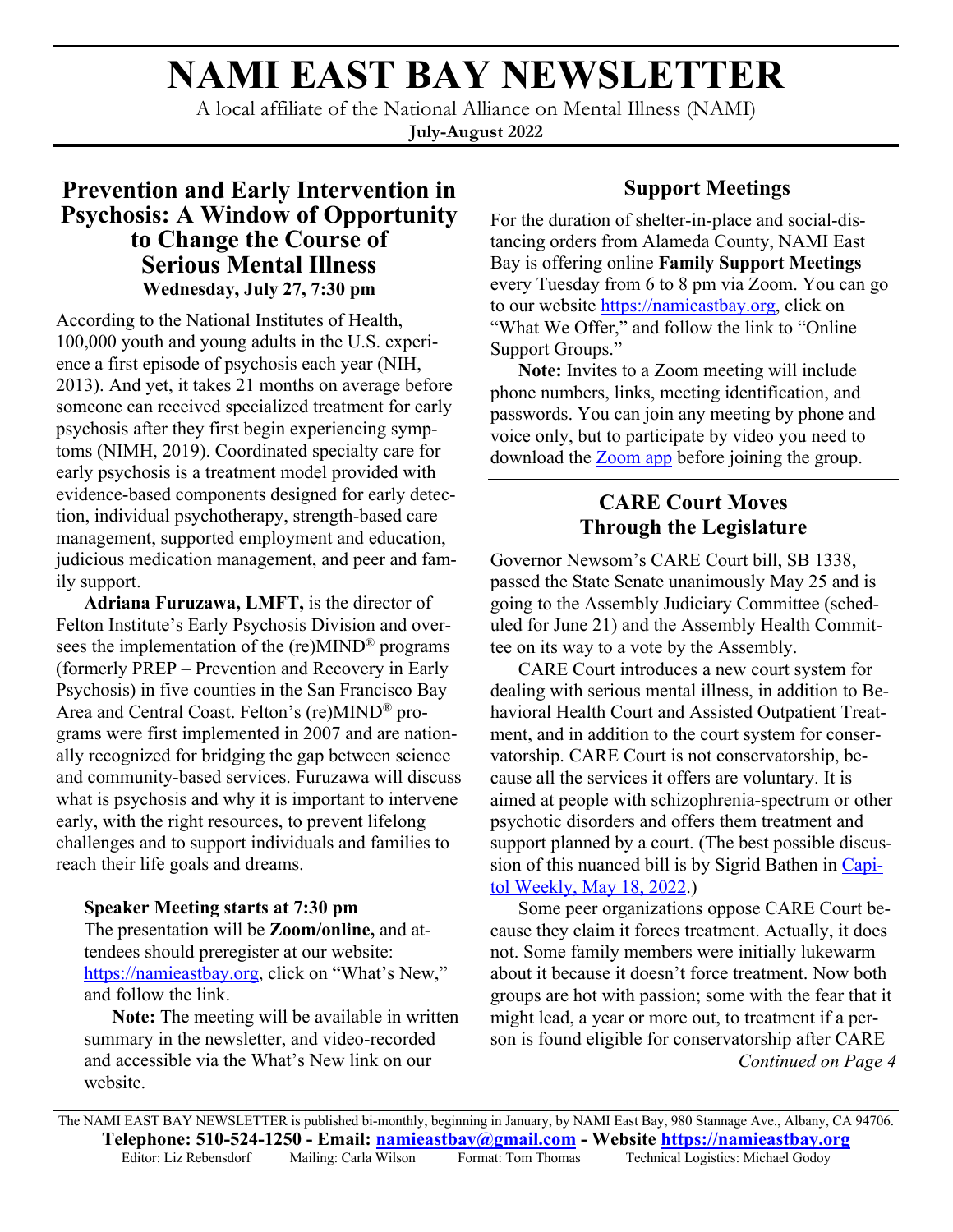# SPEAKER NOTES **Let's Discuss Meds**

*Summarized by Thomas T. Thomas*

It has been a while since we had a speaker on medications for mental illness. At our May 25 meeting, we heard from **Jeffrey Johns, MD,** who is the Medical Director of the [City of Berkeley Mental Health.](https://berkeleycity.networkofcare.org/mh/services/index.aspx) We asked him to give an overview of the medication issue and how it permeates compliance with interventions and recovery.

Dr. Johns has been with Berkeley Mental Health (BMH) since 2008. He supervises a staff of two psychiatrists, four nurses, and administrators. He noted that five years ago, BMH left its Adult Clinic at Martin Luther King, Jr. Way and Derby Street, but it is now back at that site after renovations. He also said that Steven Golnic-McClurg, BMH's Manager of Mental Health, had stepped down and they were looking for a replacement. Overall, with the Covid pandemic, staffing is a challenge: nurses, social workers, marriage and family therapists, and administrative staff are in short supply.

BMH recently instituted a homeless full-service team. They currently serve 35 patients and hope to expand that to 40 or 50. The city also has a specialized care unit for people in crisis who can be served without resort to the police. And finally, they have expanded coordination with primary medical care, instituting a database, the Community Health Record, that gives BMH staff access to emergency rooms, hospitals, and primary care for their patients.

"People with severe mental illness die about twenty-five years before the average American," Dr. Johns said, attributing this to a lack of primary care. He also noted that these patients are more at risk for Covid, and that people with schizophrenia are four times more likely to die from the disease.

He also said that the state of psychiatry has not changed much in recent years, compared to advances in infectious diseases like Covid and Hepatitis C. The biggest change he noted was in substance abuse, with the increased potency of available street drugs like heroin and methamphetamine.

At BMH, they tend to treat patients with severe mental illness with the "tried and true" medications, like risperidone, olanzapine, and haloperidol. One of the innovations in this area is the introduction of longacting injectable antipsychotics. These can be given in three- and six-month doses, so that the patient only needs to take medication twice a year, and this helps with compliance. Patients on these medications no longer have to make the decision to take their meds every day.

Finally, after the doctor's introductory remarks, before taking questions, he thanked NAMI East Bay for its advocacy. And he thanked families for their individual advocacy for their loved ones.

**Q. We recently had a letter from a woman whose relative nearly died at Santa Rita jail because his meds were not being monitored. Does the jail have psychiatrists?**

A. Santa Rita has good psychiatrists with a standard of care that they try to live up to. But there is a shortage of psychiatrists. And when the psychiatrists want to see a patient, they depend on the deputies to bring the patient to them. So yes, there is probably not enough medication monitoring.

#### **Q. When you see a new patient, what decisions go into medication prescribing? Do you consider family history?**

A. Ideally, yes. We talk to family members and look into the patient's records. It can be hard to get enough information from an initial two-hour interview. An in-depth evaluation happens over time, rather than just in the first interview.

**Q. NAMI family members have things to share, such as how meds are working with our ill relative. But do you always need the patient to sign the HIPAA (Health Insurance Portability and Accountability Act) release to give feedback?**

A. Yes, and it's frustrating for the doctor. We can always listen to the family's concerns but maybe not answer back. However, we can give generic information and non-medical advice. We can get a patient's permission for generalized information to be shared. Most patients will sign a release, but not all.

**Q. What is your opinion of the newer medication for adolescents and young adults known as Latuda? My son has an overlapping diagnosis between bipolar disorder and attention deficit hyperactivity disorder.**

A. Latuda (generic: lurasidone HCl) may not be as good for schizophrenia and bipolar 1 as risperidone, but it can help. If a person can tolerate Latuda and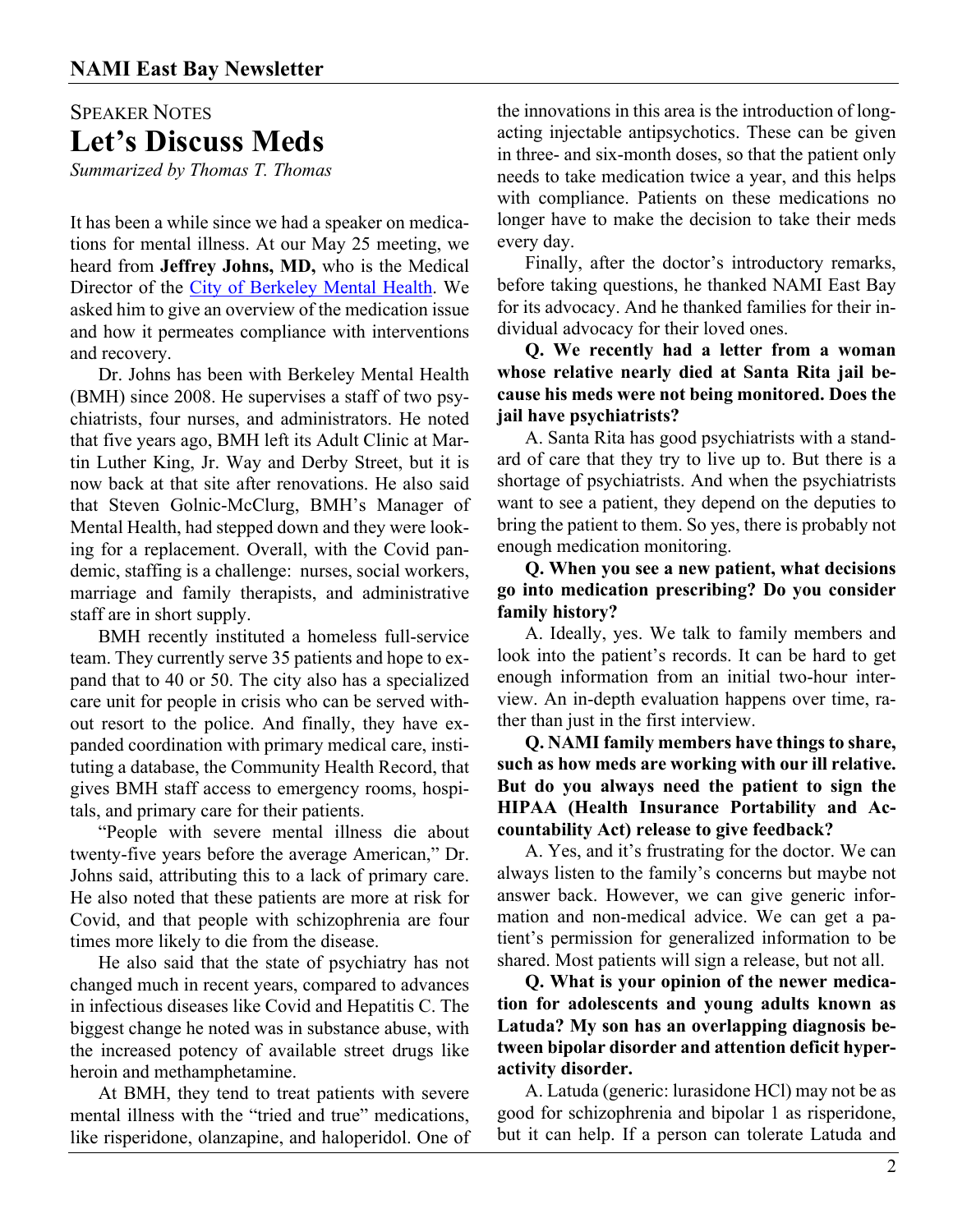respond, he may want to stay with it.

**Q. Can a person have a psychotic break after an accident, like falling off his bicycle, or after an operation, like for appendicitis?**

A. I don't know about that. We would want to do a psychiatric evaluation in any case. The cause might be a brain injury or medication side effect.

**Q. How do you decide which patient needs these long-acting injectables? And are they all done with the needle, rather than pills?**

A. The long-acting meds are all injectable. Taking them is always voluntary. The criteria for prescribing them are, first, safety, has the patient had any bad reaction to the pill form? Second, efficacy, is the patient responding well to the pills? And finally, is the patient having trouble taking the pill form regularly?

#### **Q. You talk about "severe mental illness" or "serious mental illness." Are there levels to mental illness?**

A. There are various definitions of "severe." Some diagnoses like schizophrenia, schizo-affective disorder, bipolar 1, and PTSD (post-traumatic stress disorder) are considered severe. The county mental health systems in California consider the level of impairment: does the illness interfere with the patient's ability to hold a job, have a relationship, or achieve some other goal? If not, then the illness may not be severe. The definition is how the patient acts on it.

#### **Q. What are the medications for treating hallucinations and delusions?**

A. Medications are better at treating hallucinations, which involve sensory impairments, than delusions, which are more complex neural situations.

For hallucinations, Zyprexa (generic: olanzapine), Risperdal (generic: risperidone), Haldol (generic: haloperidol), or Clozaril (generic: clozapine) are commonly prescribed. Clozapine is sometimes the most effective, but it can be toxic and needs to be monitored. But you can seldom remove *all* hallucinations.

Dealing with delusions—which are really the patient's cognitive ideas about how the world works is tougher, although they are sometimes linked to hallucinations. Then you have to talk to the patient, try to understand his or her thinking, and make room for discussion and a different idea: "Is this the *only* way the world works?" Each patient is different, and some are aware of their delusions while others are not. Some can have delusions and still function.

#### **Q. How do you get diagnosed in the first place?**

A. If you have private insurance, you can see a psychiatrist through them. People who come to BMH must live in Berkeley and most are provided with insurance through MediCal, California's implementation of Medicaid. A psychiatrist bases the diagnosis on observation and assessment, and collects the developmental and family history, medical and substance abuse history, before prescribing treatment.

#### **Q. If a person has had only one psychotic break, gets on medication, then has no psychosis, do they stay on the meds forever?**

A. Good question—and a controversial one. For schizophrenia, it's generally recommended to stay on medication. With other diagnoses, you can sometimes consider lowering the dosage. But there are not many studies in this area.

#### **Q. My son is having weight gain as a side effect, and this leads to depression. Do the new meds have less side effects?**

A. Weight gain is not inevitable. Sometimes you can talk to the patient about diet and exercise. The newer medications like Latuda and Abilify (generic: aripiprazole) are not as strong but have less weight gain. In medications for mental illness, there have been no recent, revolutionary discoveries, nothing really new is coming forward. The research funding from the federal government and pharmaceutical industry—is now focused more on infectious diseases.

**Q. My son has bipolar disorder with severe anxiety, but the psychiatrist does not want to treat him with antidepressants.**

A. Antidepressants can trigger a manic episode. You can try a mood stabilizer like Depakote (generic: sodium valproate) or Lamictal (generic: lamotrigine).

**Q. How do you treat someone who refuses medication because they don't think they're sick?**

A. Then you have to focus on what they want. Do they want better sleep? Less anxiety? Taking their prescribed medication can help with that. And family feedback, showing them how meds have helped in the past, also works.

The full presentation recording is available on the [NAMI East Bay](https://namieastbay.org) website under What's New. Past Speaker Notes articles are available online at www.thomastthomas.com/NAMI.htm.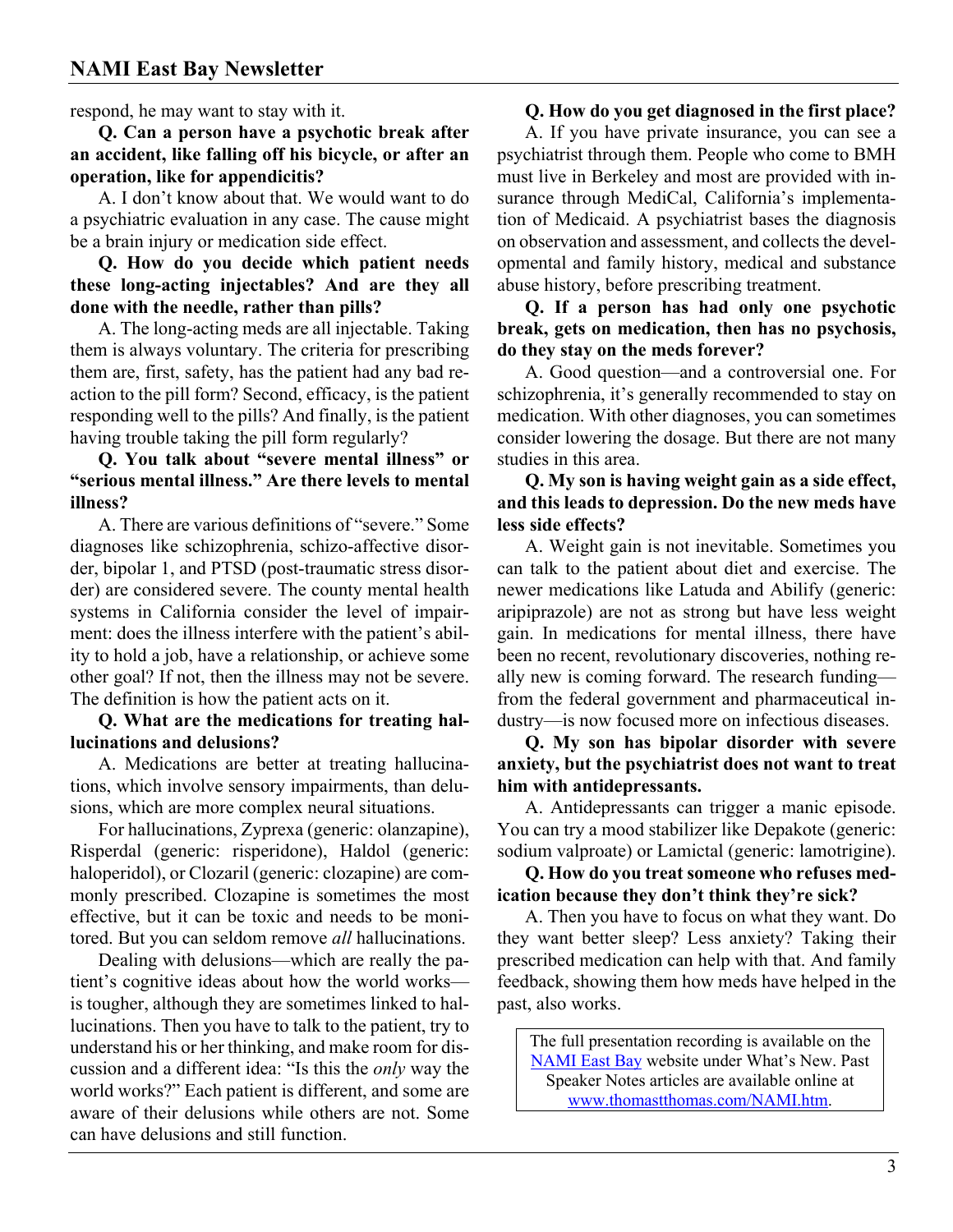#### **Musings**

I never know what is going to provoke the content of this regular unsolicited sharing of my musings. This time it was a TV political reporter who said to his hesitant and reluctant interviewee after asking a provocative question and not getting a quick response: "Put words to it."

We live in a language-dominated world and the exact words we use inform the meaning and context of our communications with each other. Throw in some cultural awareness, political correctness, and body language, and the way we communicate becomes a potential landmine.

Consider, for example, the words used to identify an individual with a diagnosed mental illness. Years ago, the word "patient" was common. Then it became "consumer," as in "consumer of mental health services." That transitioned within the last decade to the words "peer" and "client." Now the word of choice to describe that individual is "person with lived experience." Since we family members have been drawn into and sharing that experience, we are now also considered "persons with lived experience" for certain behavioral health jobs and services.

This change process is of course not limited to the field of mental health. "Salesclerks" become "sales representatives," "barbers" or "hair cutters" become "hairstylists," "truck drivers" are "transport managers," etc. The vocabulary issue is particularly pronounced when we deal with the gender spectrum. A "he" or a "she" becomes a "they," and the binary perspective on looking at the world goes topsy-turvy.

The words we use daily inform the world of our perceptions. Psychiatrists have spent many years in training and working inside the DSM (Diagnostic and Statistical Manual), the diagnostician's Bible. Diagnoses are crucial for appropriate medication or therapeutic intervention, as well as for billing Medi-Cal. Having a diagnostic label helps mental health providers get an understanding of a client's presenting issues, and perhaps a clue to prognosis, but let's leave the big words to them.

I propose that families soften their vocabulary. For example, doesn't "thought disorder" sound more benign than "schizophrenia"? Or "mood disorder," compared to "bipolar disorder"? I think that communication between a consumer and family member is

gentler if the words "shaky" and "up and down feelings" are used instead of "agitation" and "emotional dysregulation." It's OK not to sound clinical if that is only communicating stress and pathology.

Obviously, at times it is necessary to not talk around a diagnosis, and that's one of the communication skills families have to incorporate. A book that we recommended frequently is Xavier Amador's *[I Am Not Sick, I Don't Need Help,](https://www.amazon.com/Sick-Dont-Someone-Accept-Treatment/dp/0985206705/)* since it gives concrete suggestions regarding effective communication with our loved ones.

*—Liz Rebensdorf, President, NAMI East Bay*

## **CARE Court (Continued)**

Court, and some with that same hope clutched to their breasts.

Actually, CARE Court does not include forced medication or conservatorship beyond what the current system offers. It does not change the law about medication or conservatorship. Under the current system, counties can already begin conservatorship proceedings against someone who meets the current requirements for conservatorship (danger to self or others, and/or grave disability).

Even though CARE cannot force hospitalization or medication, families decided CARE Court has some aspects that offer hope:

- 1. It allows family members to petition for help for their loved ones.
- 2. It is mandatory for all counties; they cannot pass their responsibility to others.
- 3. It forces counties to take official note of those suffering in plain sight from serious mental illness.
- 4. It is focused on people with psychosis who are in danger, not on all homeless people and not on all with mental health issues.

If a person demonstrates during the 12 months of CARE Court that they are a danger to self or others, or gravely disabled, they should be conserved like anyone else. If a person with psychosis is blind and keeps getting hit by cars, is gang-raped on multiple occasions, has untreated diabetes, has their cane and walker constantly stolen, is covered with sores because they cannot clean urine and feces off themselves, or thinks injecting meth is a medically recognized remedy for mental illness, they should have a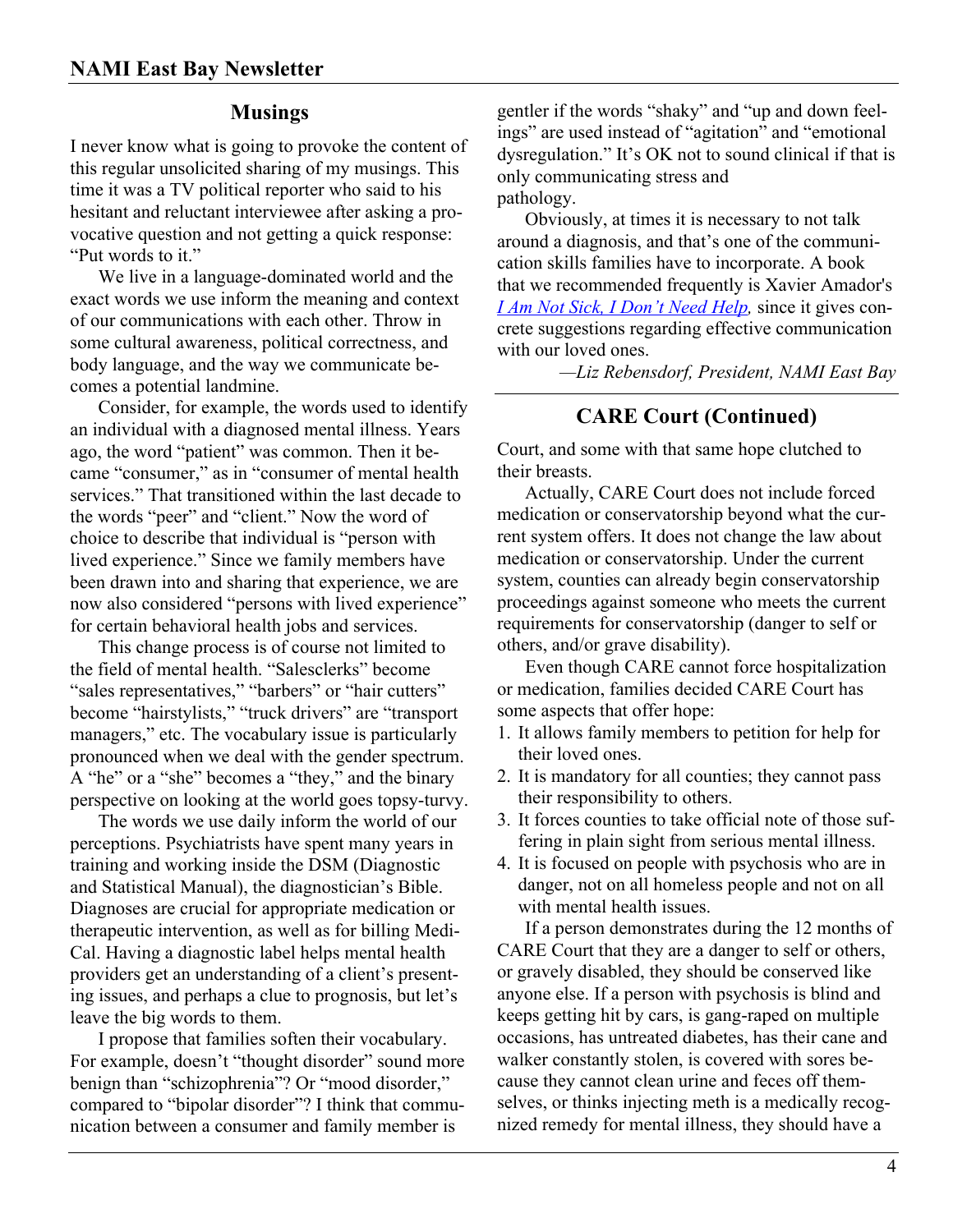chance to be conserved.

Supporters of CARE Court include NAMI California and Families Advocating for the Seriously Mentally Ill (FASMI). Groups opposed include Disability Rights California, the Northern California ACLU, Human Rights Watch, Mental Health America California, and the local Anti-Police Terror Project. Disability Rights California, a nonprofit that gets a lot of state and federal money to defend the rights of the disabled, has boxed itself into the position that no mentally ill person should receive treatment they don't want. This position is impossible to support for people who really know serious mental illness.

Some opposition is based on suspicion of Newsom, of big-city mayors, and of real estate developers; some think that CARE Court is a plot to get all the homeless off the street into camps or compounds. But CARE Court is not aimed at most homeless people; it is not appropriate for them. Most homeless people are not seriously mentally ill, and most people with mental illness function much better than our family members. CARE Court is aimed at 7,500 to 12,000 people with psychosis whose illnesses resemble those of our family members, as opposed to the 160,000 or so homeless in California.

I conclude that our family members will continue to be pawns in this struggle between political forces. Aren't they always pawns? The definition of powerlessness in a bureaucratic state is the inability to lobby for yourself. I suggest you support CARE Court by writing to your state Assemblyperson. *—Alison Monroe, FASMI*

CARE Court FAQs: [https://www.chhs.ca.gov/wp](https://www.chhs.ca.gov/wp-content/uploads/2022/03/CARECourt_FAQ.pdf)[content/uploads/2022/03/CARECourt\\_FAQ.pdf](https://www.chhs.ca.gov/wp-content/uploads/2022/03/CARECourt_FAQ.pdf)

## **My Ninth Year of Fighting**

It's been more than eight years since my family member had their psychotic break and began rotating among homelessness, John George, other psychiatric emergency rooms, Villa Fairmont, Gladman, good board-and-cares, indifferent board-and-cares, jails, and emergency rooms around Northern California. I decided in the first year of this fight that it was not in her best interests to discharge her over and over again to places where she could take meth and be homeless. Whatever the system decided or said, I

would always demand that her health and life be saved. I've done so ever since, through every kind of official opposition.

I was advised early on by a knowledgeable person that it seems that if you fight for your family member in the system, you can extend their life. I have fought and fought and won, eventually, again and again. Then again, even if you fight, any little thing can lead to your family member's demise. Any little thing that can go wrong will go wrong; I've seen it with my friends. Their son missed his medication because of a change in a contractor's appointment procedures; he attacked her and tried to kill her and went to jail. Another son quit taking his medication, threatened to kill his mom, was hospitalized, and fought again and again in court to be discharged untreated. When he moved to another facility, he missed his medication for a week because the facility just ran out (blaming the supply chain). Another outpatient facility delayed his medication claiming he missed an appointment. If you know schizophrenia, and you know this med, you know how dangerous and pointless it is to separate people from their meds. It's just asking for trouble, more trouble.

I feel like I am running out of hate; I know that people in this idiotic system are just doing their jobs, and the system, not the people in it, is to blame for the early deaths of our loved ones. But I am also running out of hope. I do know that she is being discharged from a hospital once again to a situation though well-intentioned is unsafe. Perhaps unfortunately, I know now that these feeble, ridiculously optimistic measures are the best the system is willing to offer, because it still believes everyone must be given a chance, regularly, to choose early death on the street. Many in the system still claim to believe that involuntary treatment or hospitalization is wrong. I just have to speak up. More and more, it feels like yelling into the wind, because I know how sketchy, inadequate, reckless, and mendacious the system is—taken as a whole. But there's a chance the paradigm is changing, and that with the help of Governor Newsom and others, there can be a new consensus that we need to take responsibility for people with brain illnesses that keep them from making lifesaving decisions themselves.

*—Alison Monroe, FASMI*